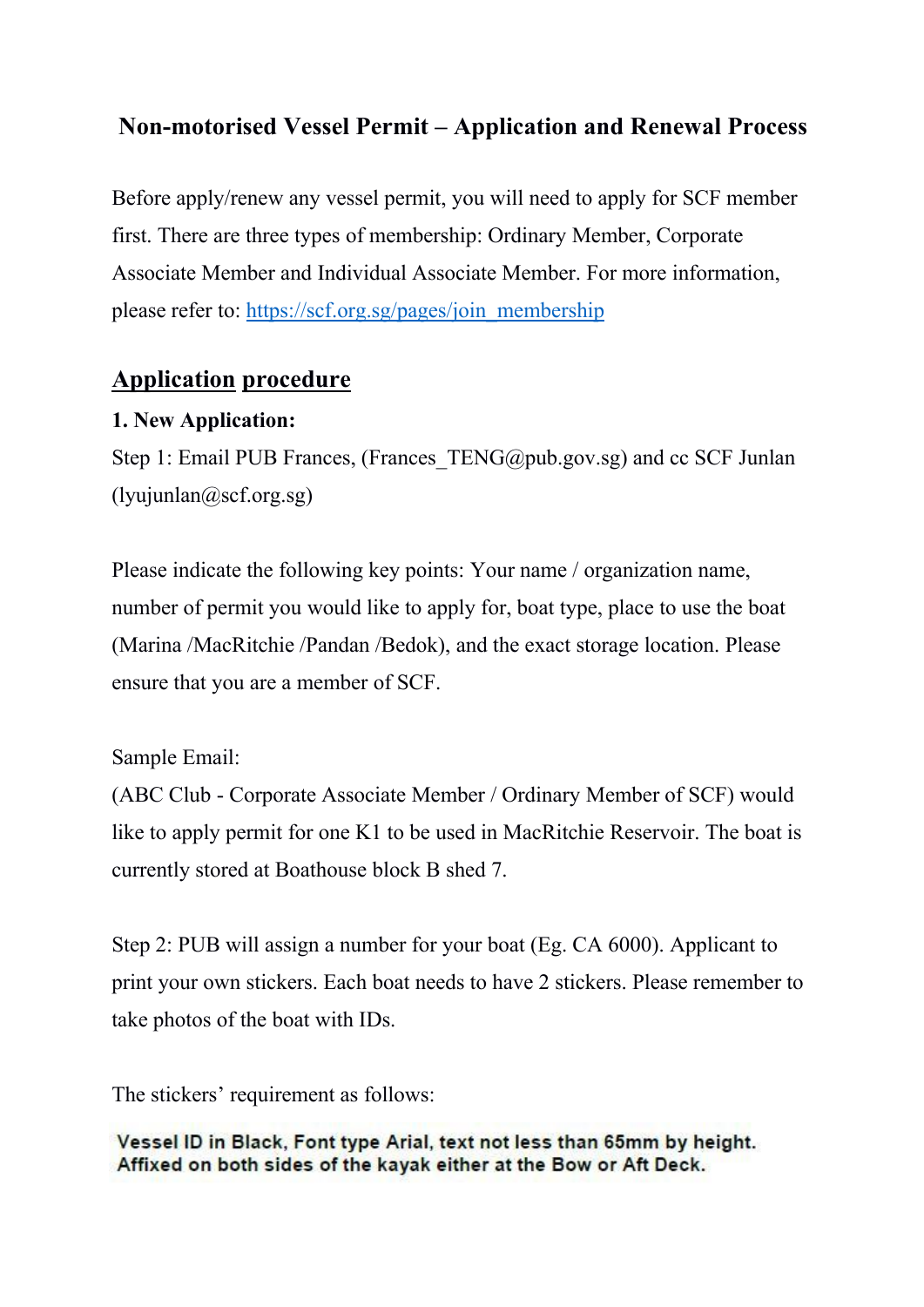Step 3: Applicant to arrange and complete the boat inspection. You may approach one of the companies below.

No inspection is required for brand new boats. Please attached a Delivery Order / Invoice instead of inspection form on the application web page to prove that your boat is new.

| S/No.          | <b>Company Name</b>               | <b>Address</b>                                                  | Contact                                           |
|----------------|-----------------------------------|-----------------------------------------------------------------|---------------------------------------------------|
|                | Kanoe Sports Pte<br>Ltd           | Blk 256 Tampines Street 21<br>#07-168 Singapore 522256          | <b>Mr Patrick Fong</b><br>patrick@kanoesports.com |
| $\overline{2}$ | <b>Tropical Fibreglass</b><br>Co. | 1. YS-ONE<br><b>Yishun Street 23</b><br>#07-20 Singapore 768441 | Mr Billy Koh<br>canoe@singnet.com.sg              |

#### Tynes of Vessel - Kayaks & Canoes

Step 4: Application link: <https://www.pub.gov.sg/eservices>

Below are the documents that need to be submitted:

- 1) Risk Assessment (signed by approver and cleared by SCF)
- 2) Emergency Response Plan
- 3) Photos of the entire vessel with the Vessel ID affixed and clearly visible

(both sides) - please save the photos individually in JPG format

4) Vessel inspection forms (signed by vessel inspector with company stamp) or

Delivery Order / Invoice (for brand new boats)

Maximum file size and acceptable file types (where file submission is required): PDF File Sizes : should not exceed 1MB each Image File Sizes : should not exceed 200KB each Acceptable Image Formats : JPG / PDF

Step 5: Acknowledge Terms and Conditions after PUB approves your permit. Pay for vessel permit application fee \$5 for each vessel to SCF.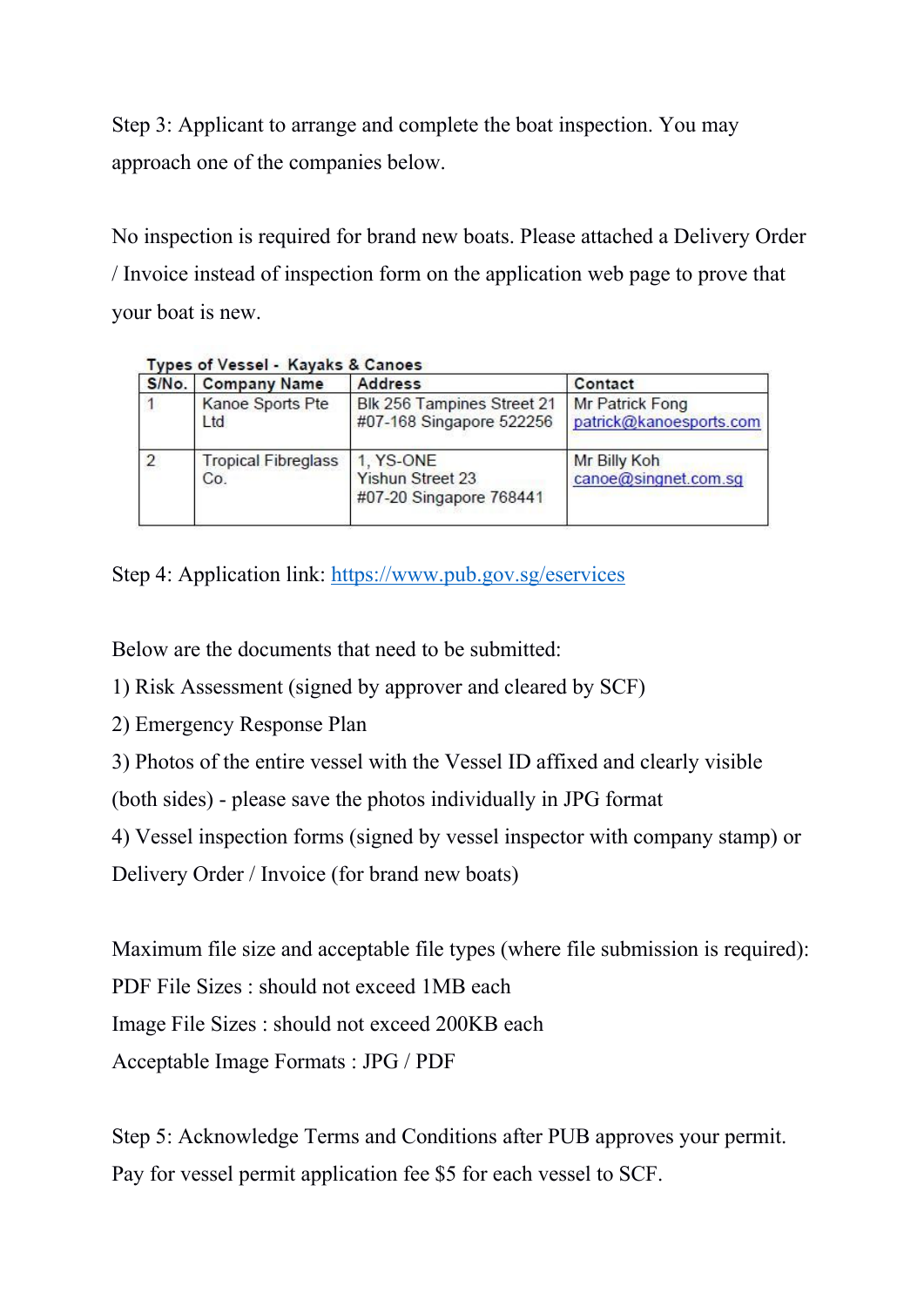#### **2. Renewal:**

Please kindly submit all your renewal documents online at least one week before the permit expires, as PUB will need at least 5 working days to proceed your application. The application will not be proceeded with incomplete documents.

# **FAQ**

## **1. Vessel Permit Validity:**

The next expiry date will be based on the expiry date of the existing vessel permit (concept similar to Passport Expiry date). Vessels owner can arrange for vessel inspection earlier but not more than 30 days.

For example,

Previous Vessel Permit expiry date: 31 Oct 2019 Inspection can be done between 1 Oct to 23 Oct 2019, application to be submitted by 23 Oct 2019 (PUB need at least 5 working days to proceed the application)

Next vessel permit expiry date: 31 Oct 2020

# **2. Vessel Material Type and Inspection Validity:**

PUB has revised the vessel inspection form according for Vessel Material Type to Composite / Non-fiberglass. Composite (includes carbon fibre and fibreglass) will be one year.

Non-fiberglass (plastic) will be three years.

### **3. Vessel Transfer:**

For transfer of ownership, the existing vessel IDs would be retained.